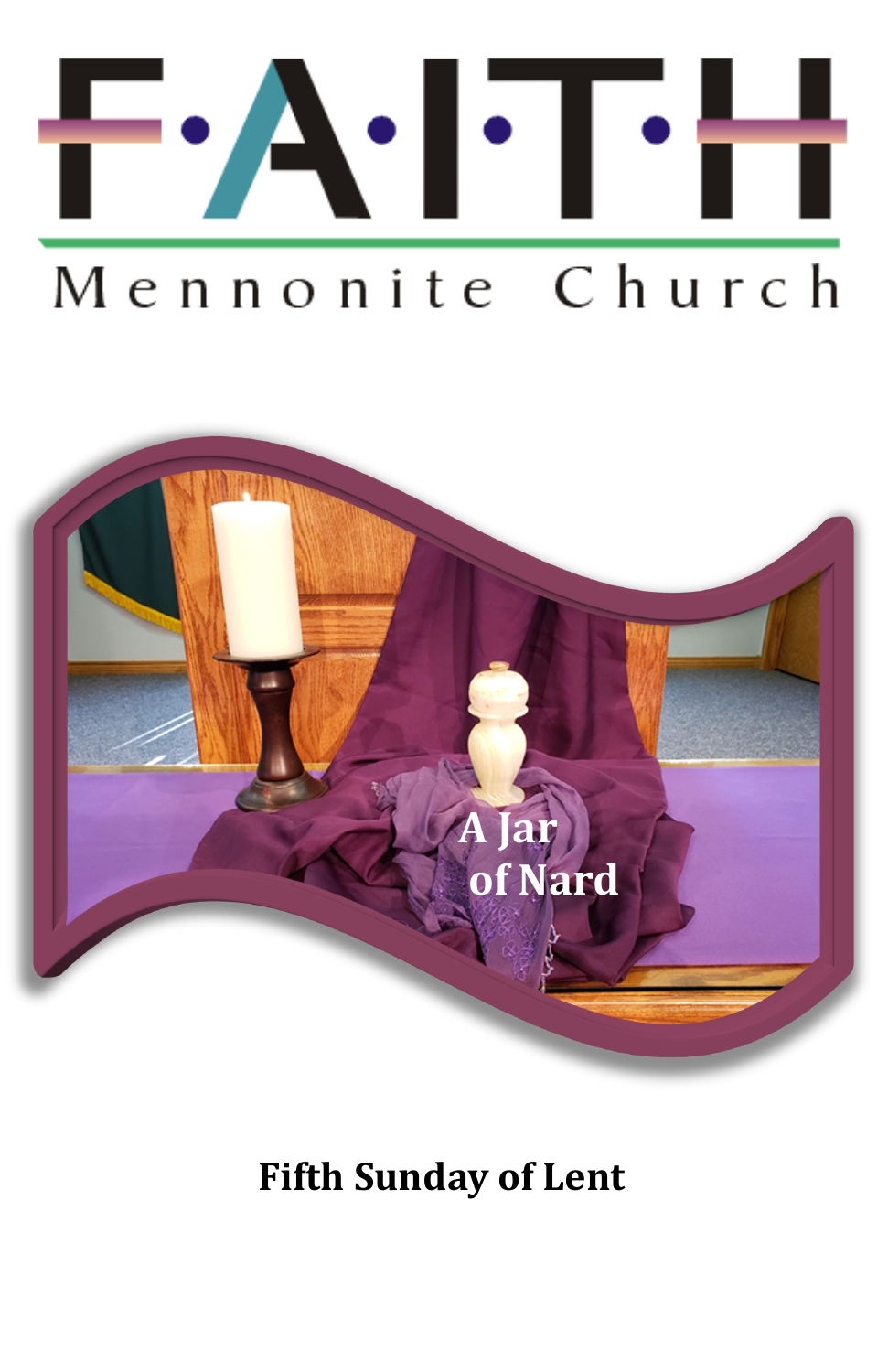# *From Scarcity to Abundance*

#### Prelude

Welcome! Peace Prayer Call to Worship Leader: Together we seek the way of God, **People: who makes a way in the sea and provides rivers in the desert.** Leader: God fills our lives with love and beauty as sweet fragrance fills the air. **People: We live within the abundance of God,** Leader: so let us laugh and shout for joy *All:* **as we worship God together.**

Opening Prayer

| Let Us Build a House                     | VT 36  |
|------------------------------------------|--------|
| When I Survey the Wondrous Cross VS. 1-3 | VT 323 |

Psalm 126; Philippians 3: 4b-14 Children's Time Adapted from John 12: 1-8

Responsive Reading:

Leader: Your ways, O God, are higher than our ways. **People: Your thoughts are higher than our thoughts**.

Leader: We seek God's ways *All: Lord, move us from our scarcity mentality into your abundant life.*

Lenten Prayer of Confession: (Isaiah 55 adapted) Leader: Holy One, we seek you while you may be found. **People: We call upon you while you are near.**

> Leader: Have mercy on us, O God, for our thoughts are not your thoughts and our ways are not your ways.

**People: Forgive us for believing the myth of scarcity. Help us live into your abundance.**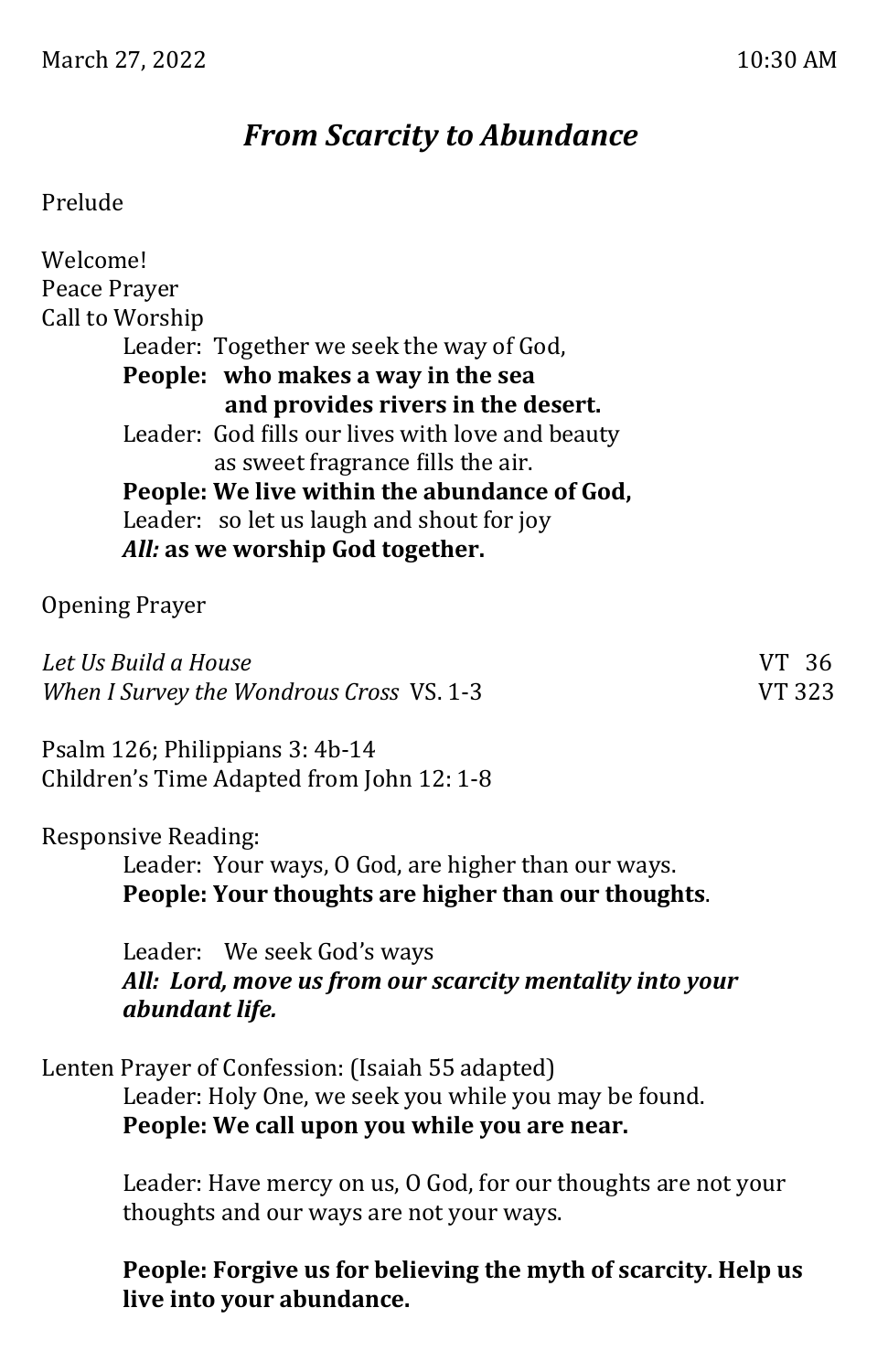Leader: As we walk with Christ on this Lenten journey, let us see your way more clearly *All: and follow your way more faithfully.*

| Prayer for our Offerings<br>Beyond a Dying Sun        | VT 416               |
|-------------------------------------------------------|----------------------|
| Isaiah 43:16-21<br>God Does a New Thing               | Rev. Kristine Regehr |
| <b>Musical Reflection</b><br><b>Transition Moment</b> |                      |

*This is a day of new beginnings* (See Insert) HWB 640 Blessing Postlude\*

VT = Voices Together STJ = Green Song Book STS = Purple Song Book CCLI License #: 2009481 ONE LICENSE #739073-A

\**This service is streamed live. There will be a pause while the stream is switched from the public to the unlisted (private) stream for our congregational sharing, prayer, and announcements.* 

#### **If you are unable to stand please remain seated.**

#### **WORSHIP PARTICIPANTS**

| Pastor Pastor Kristine Regehr |
|-------------------------------|
| Worship Leader  Pam Schmidt   |
| Children's Time  Tammy Plank  |
|                               |
|                               |
|                               |

| Sanctuary Prep Leslie Hadley          |  |
|---------------------------------------|--|
| BroadcastingAndrew Plank              |  |
|                                       |  |
|                                       |  |
| Ushers  Chuck Schmidt & Merrill Unruh |  |
| Greeters Pam Schmidt & Verda Deckert  |  |

## **Reflection questions:** Where can you give *something?*  Where can you give *all?*

**SOME OF YOU** are wondering…. What do the visuals mean? The worship visuals on the communion table are meant to help you become naturally subdued, understated, and quiet to evoke the desert experience for the season. This austerity is helpful to limit distractions and encourage focus.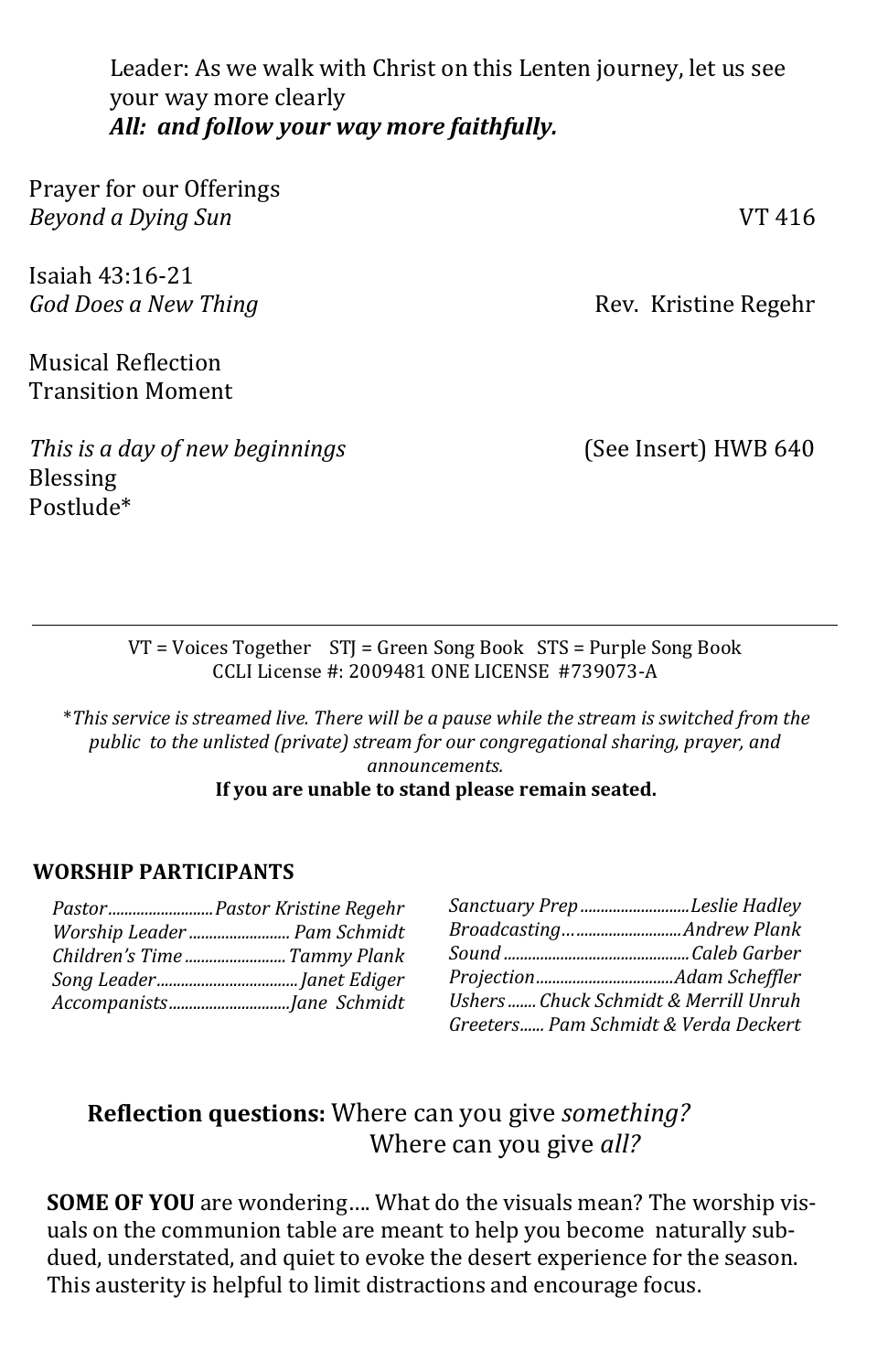| <b>Welcome</b> to Faith<br>Mennonite Church. We are glad you<br>are here.<br>If you need a listening assistance<br>device or a large print bulletin,<br>please ask an usher.<br>There are a few *quiet* craft items on<br>the back table of the sanctuary that<br>can be used during worship. | <b>OUR MISSION STATEMENT</b><br>As followers of Jesus Christ, our<br>mission is to<br>- Worship together as a community of<br>faith,<br>- Invite everyone to share the gift of<br>God's love,<br>- Nurture each other in the faith,<br>- Serve others in the spirit of Christ,<br>and<br>- Proclaim His way of peace, justice |
|-----------------------------------------------------------------------------------------------------------------------------------------------------------------------------------------------------------------------------------------------------------------------------------------------|-------------------------------------------------------------------------------------------------------------------------------------------------------------------------------------------------------------------------------------------------------------------------------------------------------------------------------|
|                                                                                                                                                                                                                                                                                               | and reconciliation.                                                                                                                                                                                                                                                                                                           |

# *FAITH FAMILY NEWS*

**LET US WELCOME** Pastor Rose Marie Zook Barber as our interim associate pastor. This coming week she will decide what her office hours are. If you need to call her, her phone number is: 541-232-3856 or you can email her at: [pastor\\_rosemarie@faithmenno.org.](mailto:pastor_rosemarie@faithmenno.org)

**DO YOU LIKE TO WORK WITH SCHRUBS AND FLOWERS?** BOARD OF ADMINISTRATION is needing spring yard work done at church.. Contact Mike Schmidt (316-648-2570).

**MY COINS COUNT**! The TIME is TODAY! Remember each coin collected helps feed a person somewhere in the world. The Kansas Mennonite Relief Sale this year is April 8 & 9 at the Kansas State Fair Grounds in Hutchinson, Ks. See the total collected on the back side of the bulletin!!

**BE IN PRAYER** for Jerry and Jo Kasitz and their family. They were notified Thursday morning that his sister, Norma Jean Stout, passed away. They will be travelling to North Carolina later in the week for her service.

**THE MISSION CRCLE** will meet in the Fellowship Hall April 4 at 7 pm. We will feature the work of AIMM in Congo being coordinated by Leonard and Antoinette Kiswangi. While they were here in the Newton area in November interviews with them about their work were recorded. The offering is for a sewing machine for Congo and the project is items for MCC Sewing Kits (white or black thread, minimum 250 yds.; fabric tape measure, 150 cm., metal medium size thimble; needles, minimum 25; pkg. straight pins, minimum 80, rounds plastic heads; black or white shirt-style buttons). Men are welcome.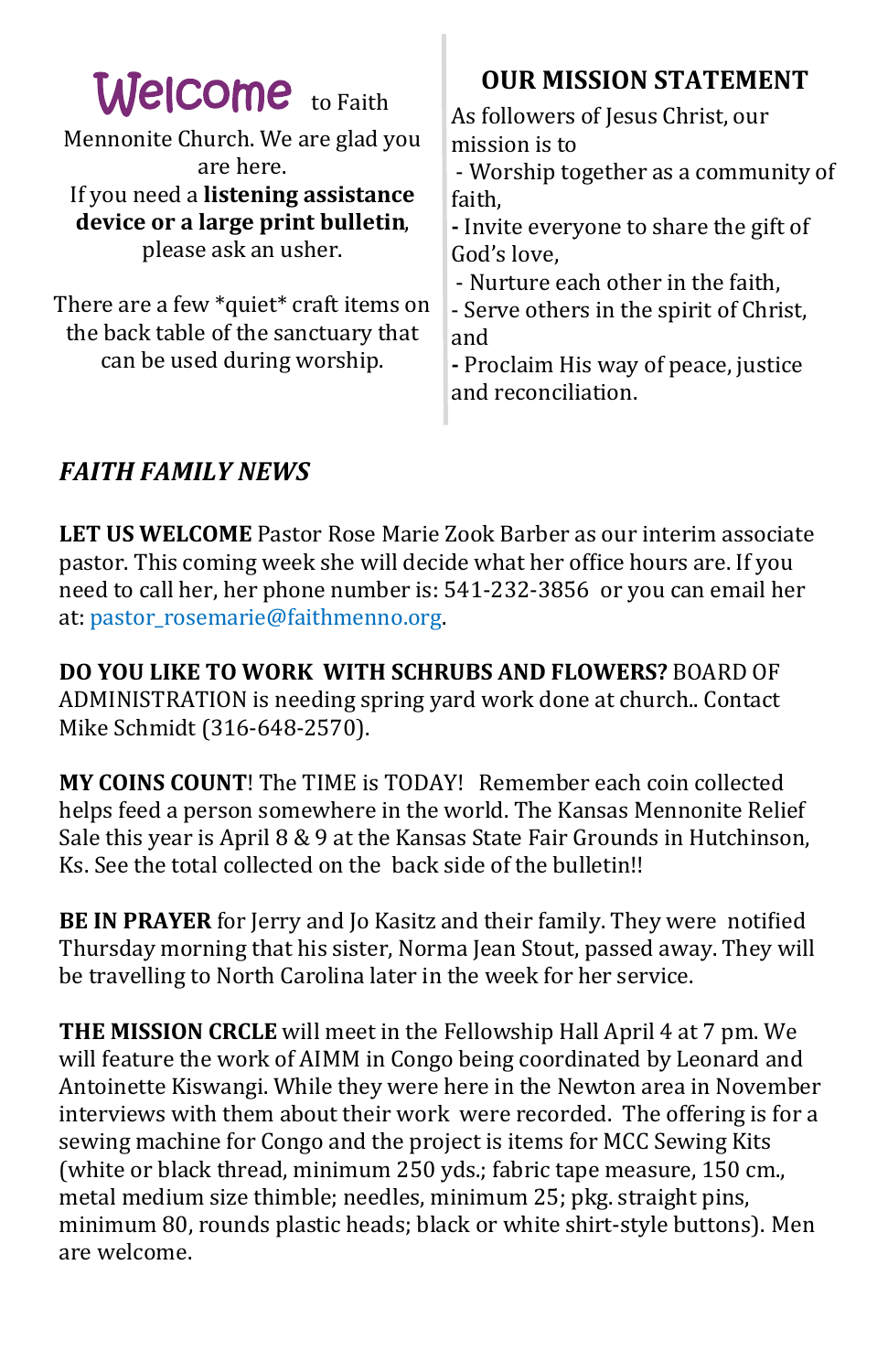**A LENT BIBLE STUDY GROUP :** "What is the Bible and How do we understand it?: By Dennis R. Edwards [Part of the Herald Press series The Jesus Way: Small Books of Radical Faith]. This study will be used during Lent and will meet on Wednesday evenings 7:00PM March 2 through April 13 here at Faith Mennonite Church.

**TASTE AND SEE** the goodness of the Lord. Come to our Maundy Thursday service on Thursday April 14 @ 6:30 PM in the Fellowship Hall. Pastor [Kristine Regehr](mailto:pastor_kristine@faithmenno.org) will be offering a service of scripture and art, handwashing and communion, singing and dwelling.

**A SPECIAL SESSION** of the Delegate Assembly is scheduled for May 27 (starting at 7:00 p.m. CDT) through May 30 (ending at 12:00 p.m. CDT), 2022, at The Westin Kansas City at Crown Center, Kansas City, Missouri. The purpose of this special meeting is to complete the 2019-2021 biennium resolution process. Delegates will discuss and vote on resolutions that were delayed due to the global pandemic.

Our congregation can send two delegates and one youth delegate. If you would be willing to be considered as a delegate, please notify the office. Those names will then be passed along to Council for consideration when they make the final decision on delegates. Delegates are expected to represent our congregation as a whole, and to research and understand the resolutions and supporting information. Please see your email for further details.

**KANSAS MENNONITE RELIEF SALE:** The time is near for the MCC sale on April 08 and 09 in Hutchinson at the Kansas State Fair Grounds. Hope you will be there. 1) Thanks to all who helped make Verenika last Saturday. 2) The web site to see detail of the weekend and place to sign up is: Kansas.mccsale.org 3) Please bring items for the general and/or silent auction to church on Sunday for display and they will be delivered to sale Friday morning. 4) please bring all baked goods to church on Friday morning April 08 by 9:00 AM and they will be delivered to sale on Friday morning. 5) Sign up slots are still to be filled for: (a) New Year's cookies frying Friday and Saturday (b) New Year's cookies selling Friday and Saturday (c) frying Verenika Friday and Saturday. (d) working the line on Feeding The Multiples Friday and Saturday. Please sign up to join in the fun and support of MCC. Thanks, from Byron Ediger. Call if questions.

**MONDAY, APRIL 11** – Bethel College presents Suffering Church, an original play by Karen Robu, D.Min., director of theater at Bethel and associate minister at Plymouth Congregational Church, Wichita, 7 p.m., Krehbiel Auditorium in Luyken Fine Arts Center. The play contains mature subject matter and is not intended for young audiences. This performance is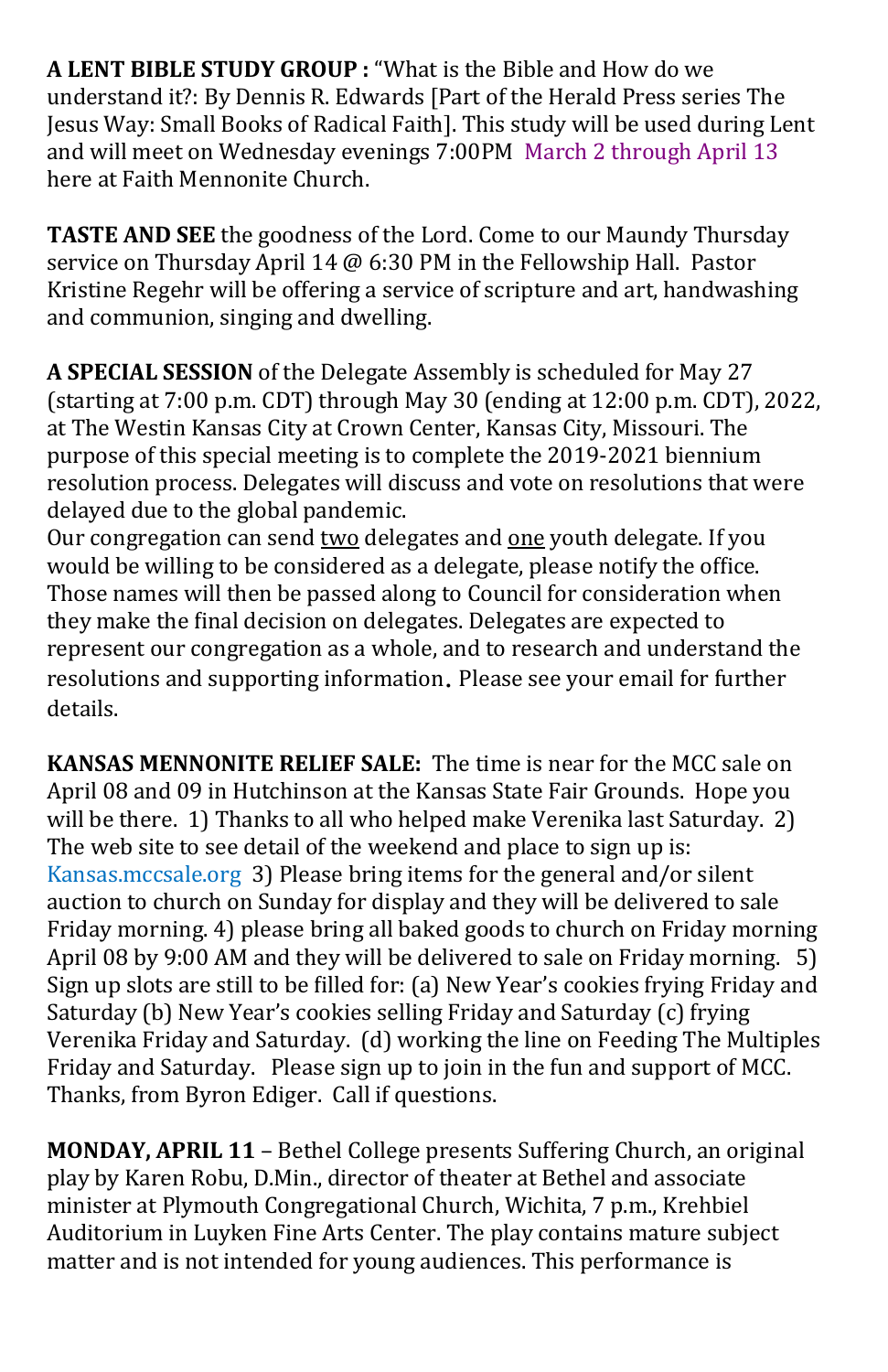supported by the Greer Endowment at Bethel College. **Pastor Kristine invites all interested to attend and discuss afterwards.** 

# *OTHER AREA ITEMS*

**CENTRAL KANSAS MASTER CHORALE** presents: Franz Joseph Haydn's Kleine Orgelmesse (Little Organ Mass). Today, April 03, 2022 at 2 PM. This will be at Trinity Lutheran Church 119 N. Elm St., McPherson, KS. Featuring Donna Hetrick, organ; Ken Rodgers, piano; Joel Garber, conductor. Admission is Free.

**EVERENCE ®** will hold an informative Social Security and retirement income webinar on Tuesday, April 12, starting at 6:30 p.m. Specifics will include, Social Security strategies, including when to begin taking benefits, risks that can impact your retirement savings plus strategies to help your income last throughout retirement. There will also be plenty of time for questions. Information will be presented by staff from the Everence offices in Central Kansas. To register contact Everence at 316-283-3800, 877-467-7294 or [central.kansas@everence.com.](mailto:central.kansas@everence.com)

**APRIL 23** is a Work and Play Day at Camp Mennoscah! Details are forthcoming for projects. We'd like to complete the amphitheater project--a



crew with trucks and dirt haulers/diggers is needed! Contact Camp Mennoscah at 620-297-3290 to register or for more information.

**KITCHEN HELPERS** needed for Summer Youth Camps! Your time and skill give campers a week of growing in Christian fellowship and experiencing God's great creation. Cooks need only willing hands and the ability to follow directions. Kitchen staff is needed for July 3-9 and July 17- 23. Contact us at 620-297-3290 or [olivia.bartel@campmennoscah.org](mailto:olivia.bartel@campmennoscah.org)**.**

**JOIN THE MCC THRIFTY 50 CHALLNEGE!** 50 years ago the first MCC thrift shop opened and now there are 85 shops that provide millions of dollars each year for MCC's work at home and around the world. To celebrate, we're inviting you to sign up for the [Thrifty 50 Challenge](https://thrift.mcc.org/50/challenge) to get one practical challenge sent to your inbox and have a chance to win a \$25 MCC Thrift gift card every week. Visit [thrift.mcc.org](https://thrift.mcc.org/) to find a shop near you and learn more about MCC Thrift!

**HOW CAN WE HELP?** On April 21, 7 pm the WDC Immigration Task Force invites you to learn the latest on how to support new migrants and refugees near you and learn about how to join the mission of two organizations who have been working at refugee resettlement and immigration justice for many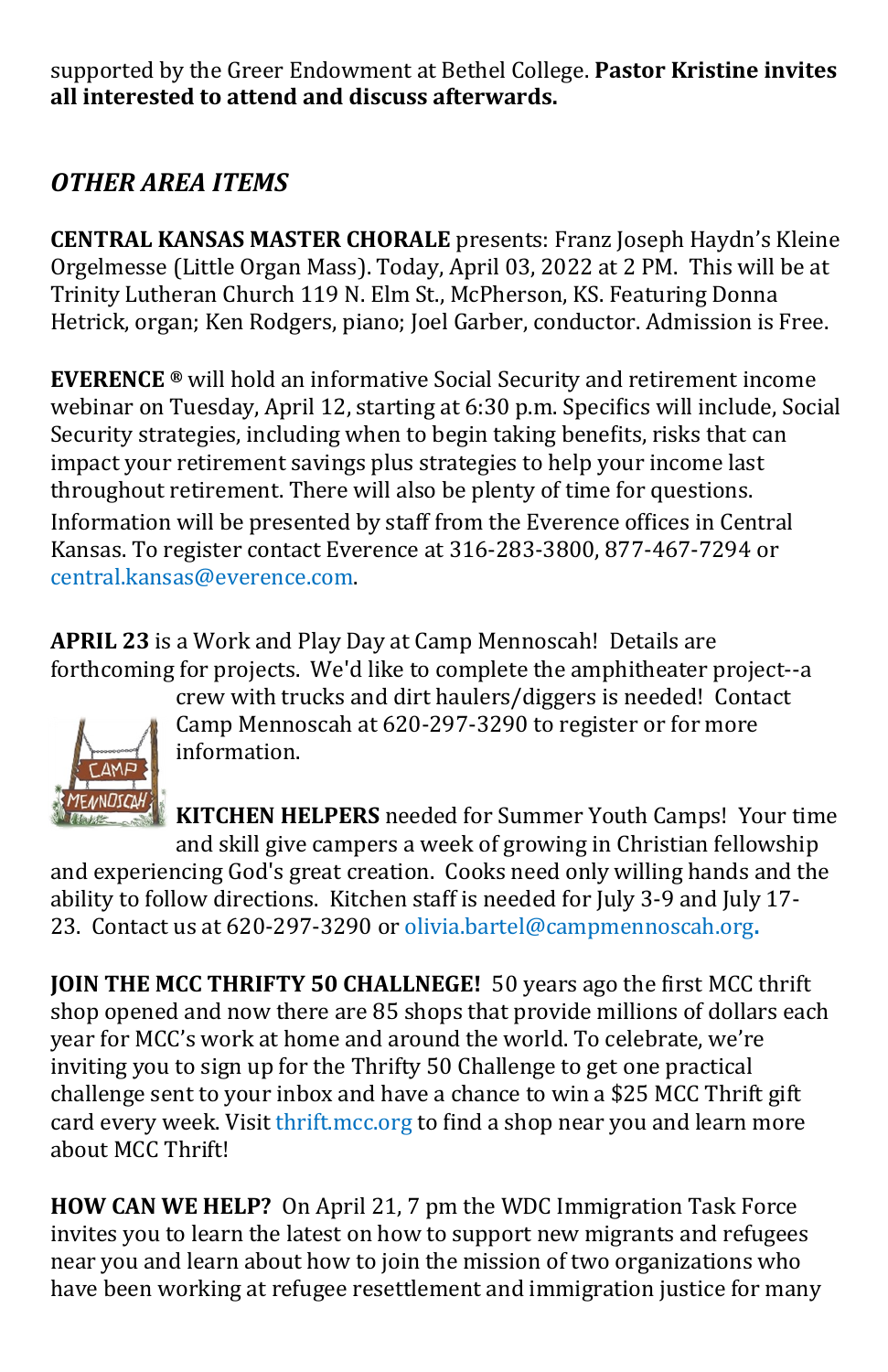years. We will be glad to network briefly with each other about our congregation's work in this area. Guest speakers will be Charity Stowell (MCC Newcomer Connections Coordinator) and Jen Rafter (International Rescue Committee Development Coordinator). To receive the Zoom link, please register by emailing wdc@mennowdc.org by April 20.

**PRAY FOR WDC'S** Israel-Palestine Relations Task Force, as they host a zoom conversation this week with Jonathan Kuttab, and seek to raise awareness and deepen understanding of pathways toward justice and peace.

**THE KANSAS MENNONITE DISASTER SERVICE** (MDS) has been responding to the Cottonwood Complex Fire in Reno County Kansas. We have completed 17 jobs of clearing debris from homes that were a total loss in the fire and have 5 more sites we are working on. We will be concluding the clean up phase of the disaster response soon. Thanks to all of the volunteers who responded with equipment and labor in this project, Cleo Koop Kansas MDS Chair person.



**TODAY** (Sunday April 3) – Sunday-Afternoon-at-the-Museum program, John M. Janzen, "Drums or Organ: Contesting Musical Styles in African Christianity," 3 p.m., Kauffman Museum auditorium. This program is associated with the current special exhibit marking 125 years of Kauffman Museum, and Janzen will be talking about items included in the exhibit. Due to the impracticality of

social distancing, face coverings will be required indoors regardless of vaccination status.

**TODAY** (Sunday April 3) – Senior recital by Bethel College student Emma Beachy, piano, 4 p.m., Administration Building chapel.

**TUESDAY APRIL 5** – Bethel College Jazz Combo and Jazz Ensemble, featuring guest artist Aaron Linscheid, trumpet, 7 p.m., Krehbiel Auditorium in Luyken Fine Arts Center.

**THURSDAY, APRIL 7**– Closing reception for Susan and David Harmon and "Painterly Aesthetics: An Expressive Duet," 6-8 p.m., Regier Gallery in Luyken Fine Arts Center at Bethel College.

**SUNDAY, APRIL 10** – Bethel College Women's Chorus concert, 4 p.m., Administration Building chapel (may be different from some previously printed calendars)

**WEDNESDAY, APRIL 13** – Bethel College faculty jazz recital: Joel Boettger, saxophone, 7 p.m., with William Flynn, guitar, Steve Hatfield, drums, and Chris Shaw, upright bass; Administration Building chapel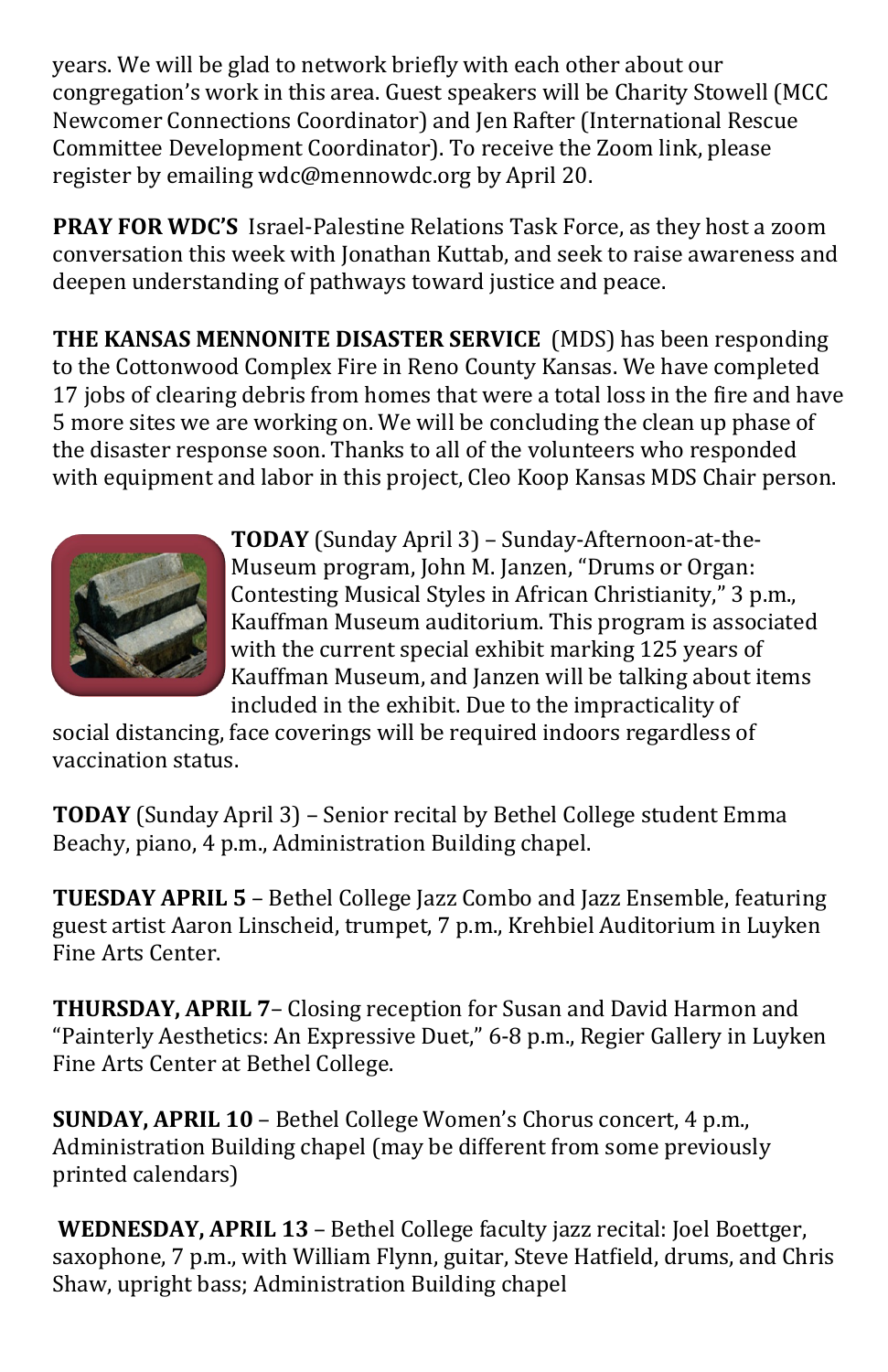

CCLI: 2009481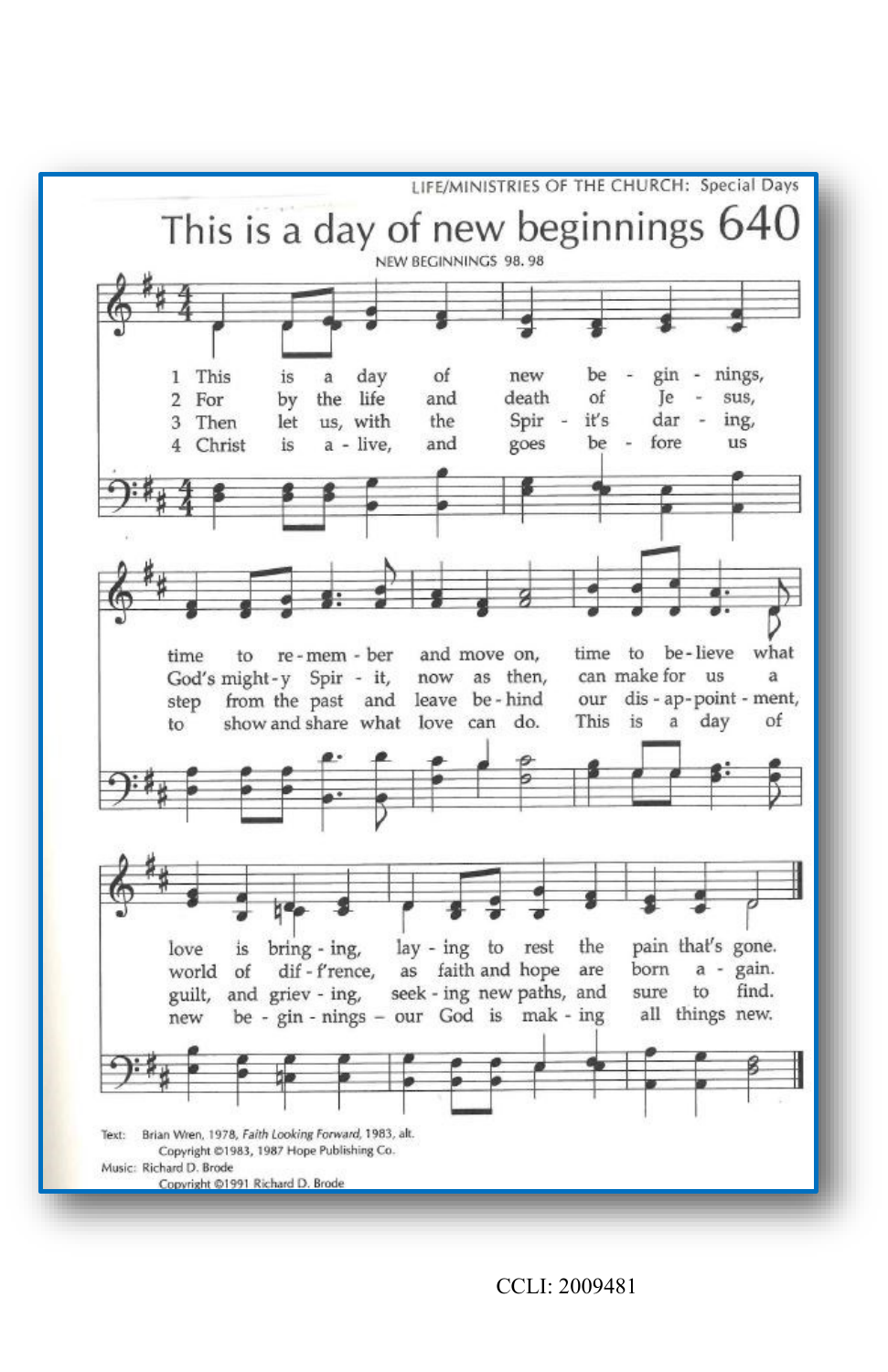

Prepare donations for the General, Kids', Quilt or Silent auctions, bake goods, Kansas Crafts; Participate by volunteering--hundreds of volunteers needed (visit sale website) & Plan to attend!

#### Friday:

■ 4-8:30 p.m Sale booth and activities open

Round

Form:

(Global

Service)

- 4 8 p.m. Feeding the Multitude
- 3500 meals available sale weekend packaged in carryout container. Limited menu including Verenike w/gravy, sausage, Bohne Berroggi and Borscht.
- 6 p.m General Auction starts

#### Saturday:

- 7-10 a.m. Breakfast @ Cottonwood Crt.
- · Booths open @ 8 a.m.
- 5K Run for Relief @ 8 a.m. Rice Park
- Ouilt & General Auction @ 8:45 a.m. until midafternoon
- . 10:30 a.m.- 1 p.m. Feeding the Multitude
- Pride of Kansas Bldg: Kids' Auction @ 10 a.m. followed by Memorabilia Auction @ 11 a.m.
- Gurplus Auction-bidon excess sale supplies @ 230 p.m. (approx)

**6 different Auctions:** General, Quilt, Memorabilia, Silent, Kids' and Surplus...

Authentic German/Russian/ **Swiss Mennonite Foods** 

**Homemade Burritos, Bake Goods, Pies and Ice Cream** 

Kansas Crafts ~ Quilter's Corner

**Ten Thousands Villages** w/UNUSUAL gifts (Fair Trade Items created by International Artisans)

## **Kids' Activities**

9-hole mini-golf & inflatables In Pride of Kansas Bldg **Outdoor: Big Slide**